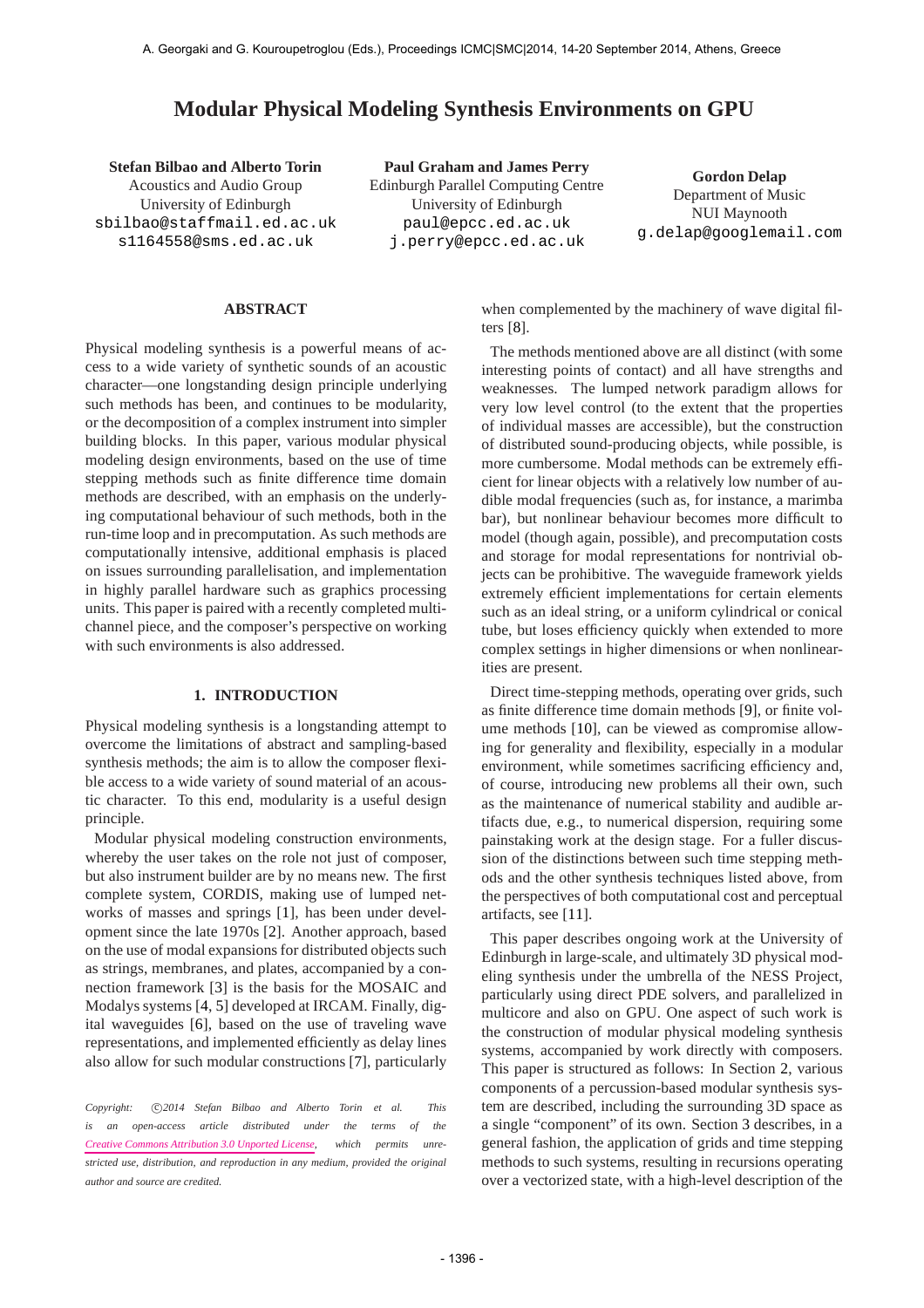

**Figure 1**. Left: vibrating 1D bar system. Center: Struck curved plate. Right: 3D acoustic field generated by striking a drum.

functioning of such algorithms in the run-time loop. Section 4 is a presentation of three particular large-scale modular synthesis environments; parallelization and the resulting port to multicore and GPU are described in Section 5, as well as a rudimentary interface in Section 6. Finally, the musician's point of view is considered in Section 7; after having performed extensive investigation of such environments, one of the authors (Delap) successfully created an original multichannel computer music piece, which forms the companion to this article.

# **2. COMPONENTS**

In the framework described below, the basic sound-producing objects, or modules, are taken to be distributed—that is, occupying space in 1, 2, or 3 dimensions. Each such module is thus characterized by a relatively small number of material and geometric parameters. In this sense, it is similar to modal environments, but distinct from methods based on lumped mass/spring networks.

### **2.1 1D Objects: Strings and Bars**

The most basic distributed objects of interest in a physical modeling synthesis framework are 1D objects such as strings and bars (wind instruments, based on acoustic tube models, are also well-modelled in 1D, and under development in the NESS project, but are not covered here). Such objects are assumed thin, so that the displacement may be written as a function of time  $t$  and a single spatial coordinate  $x$ . Strings are assumed to be without inherent stiffness, and support vibration due to tensioning; bars are assumed stiff, and untensioned; a stiff string incorporates both such effects. See Figure 1, at left.

There are many models of the vibration of such 1D systems [12], of differing levels of complexity, including effects of longitudinal vibration, vibration in different polarizations, non-negligible thickness, and also different degrees of nonlinearity, including averaged effects such as tension modulation, leading to pitch glides [13], and, in the most involved case, full nonlinear coupling among the transverse polarizations and longitudinal motion, leading to effects such as phantom partial generation in piano strings under high striking amplitudes [14].

# **2.2 2D Objects: Membranes, Plates and Shells**

Thin 2D structures such as membranes and plates are analogous to the string and bar, respectively, and play a key role in most percussion instruments. Nonlinearity, if modelled, plays a much larger role than in the case of strings and bars, leading to dramatic effects such as crashes in gongs [15]. Curved structures (shells) can also be employed as models of instruments such as cymbals. See Figure 1, at center.

# **2.3 Embedding in 3D**

For full 3D rendering, simulation of the acoustic field is necessary, and is the most computationally heavy (but also most parallelizable) operation. One major interest here is in embedding other components in 3D space, such as isolated plates, or cavity/membrane combinations as in the case of timpani [16] and snare drums [17], allowing for natural modeling of acoustic radiation, and also for spatialized audio output, drawn directly from the field. If an embedded instrument is to be modelled in isolation, a relatively small enclosing space can be employed, with absorbing boundary conditions used in order to reduce or eliminate spurious reflections. If an entire room surrounding the instrument is to be modelled, then realistic room impedance boundary conditions can be employed. See Figure 1, at right.

# **2.4 Connections**

The view taken here of a connection is perhaps more general than in other physical modeling environments, in that it refers to any interchange of energy between individual components (including the acoustic field, in a 3D setting) where conservation of momentum is enforced, and where energy is conserved (or more generally dissipated). In particular, at the level of the resulting implementation, there is not a distinction between lumped connections, and those with a distributed character. What does have an impact on the implementation is nature of the connection is linear or nonlinear.

Linear connections include: a lumped linear mass-spring connection between two components, at specified locations, the pointwise connection of two distributed components (such as a string and plate, in the case of a soundboard), and also the interaction of a distributed object such as a plate with the acoustic field. Nonlinear connections include: the interaction of a lumped striking or bowing mechanism with a distributed object, ans also fully distributed interactions such as the collision of a membrane with a wire (in the case of a snare drum), or of a string with a fretboard or barrier. Linear and nonlinear connections are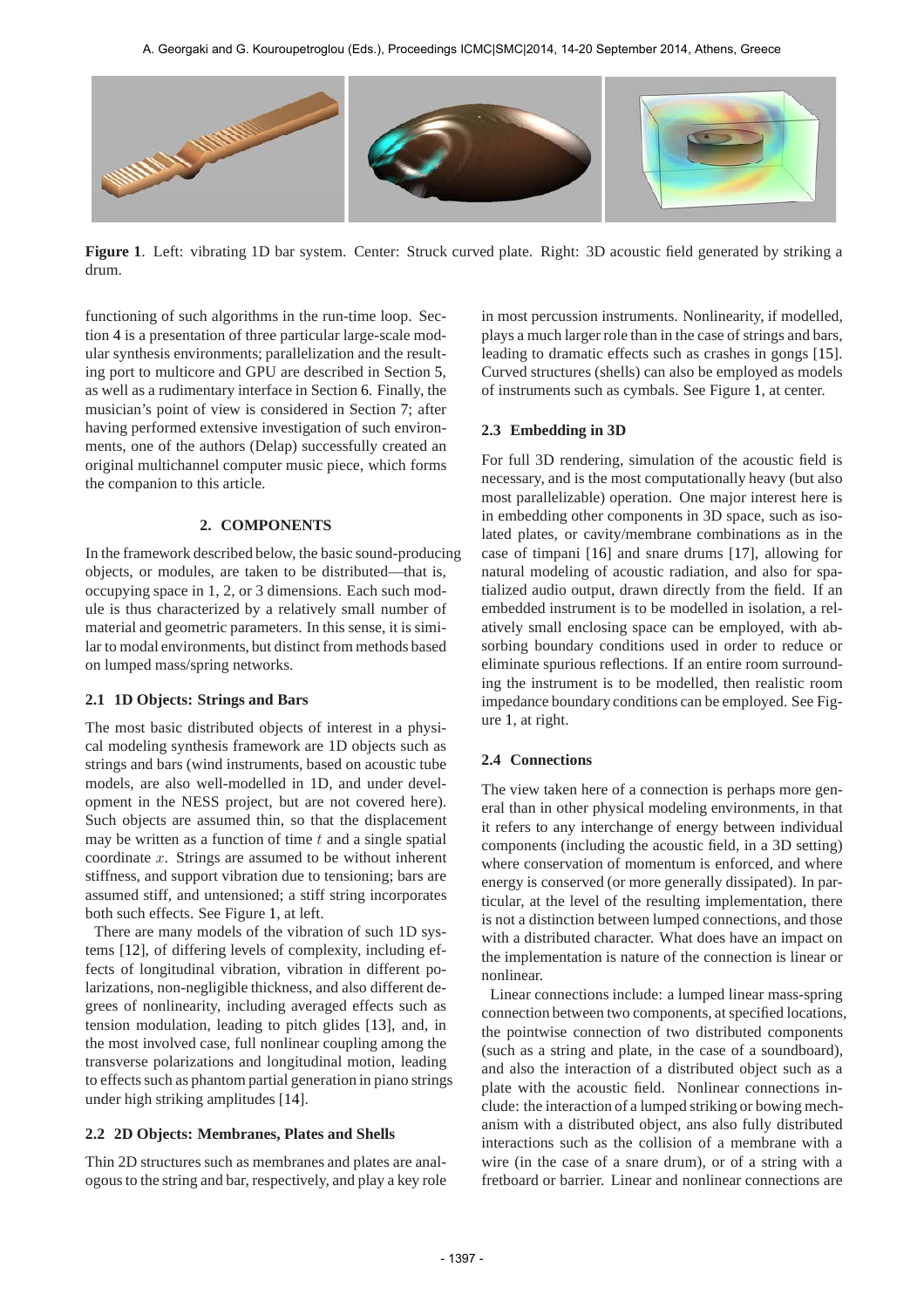handled differently in the resulting implementation—see Section 3.

# **3. TIME DISCRETIZATION, GRIDS, RECURSIONS AND THE RUN-TIME LOOP**

In sound synthesis applications, it is convenient to discretize the entire system at a uniform sample rate  $f_s$ . When time stepping methods are employed, the choice of sample rate implies, for the simplest (explicitly computable) algorithms, a lower bound on the spatial grid size used to represent a particular component, and, in order to minimize perceptual artifacts resulting from numerical dispersion [9], it is best to choose the grid so as to satisfy this bound as close to equality as possible. In general, this implies that grids for different components will be distinct. See Figure 2 for a depiction of grids used in 1D, 2D and 3D—all Cartesian, here, as such regularity leads to greater ease in terms of parallelisation. It is important to note that the grid representation here is not to be interpreted as a network of lumped masses, as in the case of environments such as CORDIS—the variables calculated over such grids sometimes correspond to displacements of the medium, and sometimes to other variables (such as potential functions, bending moments, etc.).



**Figure 2**. Regular grids used in the solution of systems in 1D, 2D and 3D.

Ultimately, regardless of the form of the modular construction, or the choice of grid, the state of the entire network may consolidated into a vector u, and must be advanced in time at the audio sample rate. See, e.g., [18] for a more elaborate discussion on this topic. The resulting algorithm may be written in a generalized state-space form outlined in the pseudocode given below:

Precomputation:

- From instrument definition:  $\mathbf{A}_l, \mathbf{B}_l, \mathbf{C}_l, \mathbf{B}_{nl}, \mathbf{C}_{nl}, \mathbf{M}_l, \mathbf{M}_{nl}, \mathbf{Q}$
- From score:  $\mathbf{M}_e, \mathbf{f}_e^n$

Initialization:  $u_{last}$ 

```
Run-time loop:
```
for n=1:final

1.  $\mathbf{A} = \mathbf{A}(\mathbf{u}_{last}), \mathbf{B} = \mathbf{B}(\mathbf{u}_{last})$ 

- 2.  $\mathbf{A}\mathbf{u} = \mathbf{B}\mathbf{u}_{last} + \mathbf{M}_e\mathbf{f}_e^n$
- 3.  $A_l f_l = B_l u + C_l u_{last}$
- 4.  $\phi(\mathbf{f}_{nl}, \mathbf{B}_{nl}\mathbf{u} + \mathbf{C}_{nl}\mathbf{u}_{last}) = 0$
- 5.  $\mathbf{u} := \mathbf{u} + \mathbf{M}_l \mathbf{f}_l + \mathbf{M}_{nl} \mathbf{f}_{nl}$
- $6. \, y^n = Qu$
- 7.  $\mathbf{u}_{last} = \mathbf{u}$

end

Such codes have been developed in the style of Music N, requiring, as input, an instrument file, describing the properties of the individual components, connections, as well as multichannel readout locations, and a score file containing information regarding the excitation gesture (in a percussion framework, this is the timing and amplitudes of individual strikes).

The precomputation stage consists of two steps: the generation of matrices from the instrument definition of the modular environment:  $A_l$ ,  $B_l$ ,  $C_l$  and  $M_l$ , corresponding to linear connections,  $B_{nl}$ ,  $C_{nl}$  and  $M_l$ , corresponding to nonlinear connections and Q, corresponding to readout locations from the modular system. Because of the local nature of finite difference time domain methods, all such matrices are easily constructed, and extremely sparse, and thus storage requirements are low. The second step consists in generating, from score information, an input vector sequence of forces,  $f_e$ , and a matrix  $M_e$  (again sparse) from excitation locations. The state  $u_{last}$ , is the collection of displacement values over the grids for all components in the system, at two initial time steps, arranged as a single vector; in general, this vector is initialized to zero.

In the run-time loop, step 1., consisting of the construction of sparse matrices A and B, is necessary only when at least one component in the environment is nonlinear; otherwise, they may be constructed at the precomputation stage—in an explicit update (which is ideal), A is the identity matrix. Step 2. is a first pass through the system in the absence of connections, and introducing external control signal  $f_e$ . Notice that in general, this requires a linear system solution involving A. Step 3. is the calculation of linear connection forces  $f_l$ , generally requiring a linear system solution. Step 4. is the calculation of nonlinear connection forces  $f_{nl}$ , framed in terms of a nonlinear function  $\phi$  (describing, for example, characteristics of collisions of bowing actions). This step generally requires the use of an iterative method such as Newton-Raphson. Step 5. is the reinsertion of the calculated connection forces into the solution. Step 6. is the calculation of sound output (generally multichannel). Step 7. is the shift of the state in preparation for the next step in the recursion.

The only operations which occur in the run-time loop are sparse matrix-vector multiplication, sparse linear system solution, and iterative methods such as Newton-Raphson. In terms of the raw operation count, steps 1.,3.,5.,6., and 7. are generally not computationally costly. Step 2., if the matrix  $A$  is not the identity (as is the case when nonlinear components are present) can be computationally very heavy, as a large linear system solution is necessary. For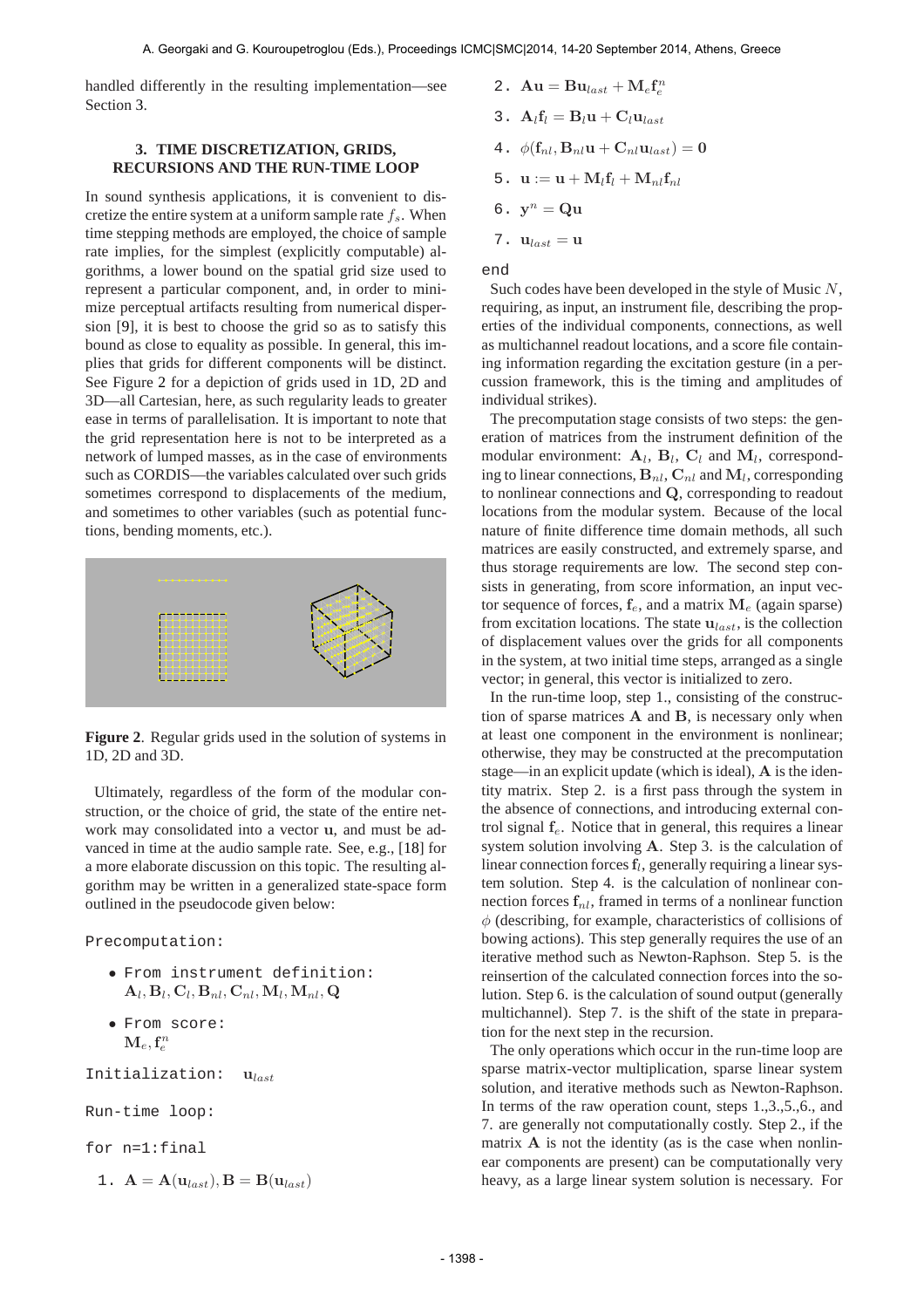

**Figure 3**. Modular environments: Left: a connected network of plates, as described in Section 4.1. Center: a plate/string network,as described in Section 4.2. Right: a set of nonlinear plates embedded in a 3D air box, as described in Section 4.3.

large 3D systems, even if  $A$  is the identity, this step can also be extremely costly. Step 4. can also be quite heavy, particularly when regions of distributed nonlinear contact are present (as, for example, in the case of a snare drum model). The implications of these operations for execution time in a parallel implementation will be considered separately in Section 5.

# **4. ENVIRONMENTS**

#### **4.1 A Connected Network of Plates**

A rudimentary environment, based on a previous system described in [19], consists of a set of plates, over which the user has individual control over the material type, thickness, dimensions, two-parameter frequency-dependentloss, and boundary condition type (pivoting, clamped, or free); the plates are modelled entirely in 2D, without embedding in a 3D space. See Figure 3, at left. Connections are specified between specified points; such a connection is modelled as a combination of a linear spring, a cubic nonlinear spring, and a linear damper. Input is of three types: striking, consisting of the insertion of pulses of specified duration and amplitude at given locations, bowing, where the user has control over bowing location, force and velocity, and through sending in an audio file, in which case the environment is to be viewed as an effect algorithm. Multichannel output is drawn directly from plate displacement or velocity at specified locations, in a manner somewhat analogous to a contact microphone. Such an environment formed the basis for the investigations of one of the authors (Delap), and the resulting companion piece to this article.

#### **4.2 Plate + Constrained Strings**

A different environment, currently under testing, allows for the connection of multiple string or bar modules to a single plate, which could function as a soundboard (if the plate is chosen large and thin enough); such a system is capable of generating sympathetic resonance between the various strings—see Figure 3, at center. In addition, each string is constrained against a barrier (not indicated in the figure), allowing for fretting action and nonlinear effects such as those heard in instruments such as the sitar.

#### **4.3 Embedded Nonlinear Plates in 3D**

Another environment based on plate components has been recently developed [20], and is similar in some respects to that presented in Section 4.1, in that the user has control over the different parameters of the system.

In this case, however, the underlying physical model for each plate includes nonlinear effects described by the von Kármán system [21]. At high striking amplitudes, this numerical model produces pitch glides and crashes typical of gongs and cymbals [22], which are perceptually important features that increase the realism of the synthetic sound.

Another difference with the network presented above is that the plates are embedded in 3D, and their position can be specified anywhere within a finite enclosure, as discussed in Section 2.3. See Figure 3, at right. The motion of each plate is coupled with the surrounding air, such that the vibrations produced propagate throughout the finite enclosure—indeed, sympathetic resonance effects between the plate components are a possibility. Output sounds can be picked up simultaneously at multiple points within the box, and a moving output location is also a feasible option. It is also possible to incorporate a cavity terminated on the plate so as to emulate drums.

The excitation mechanism for this environment is still at a preliminary stage, and only short strikes can be fed in at the moment. However, as in the previous case, bowing gestures and input audio files could also be easily implemented.

# **5. ACCELERATION IN MULTICORE AND ON GPU**

Protyping work was carried out in the Matlab language. The hardware platform to which prototype codes were ultimately ported consists of:

- Dual 6 core Xeon E5-2620 CPUs running at 2GHz
- 4 NVIDIA Tesla K20c GPUs

This machine provides a number of opportunities for accelerating the codes by exploiting parallelism at various levels. The GPUs are very well suited to problems where the same calculation is performed across a large number of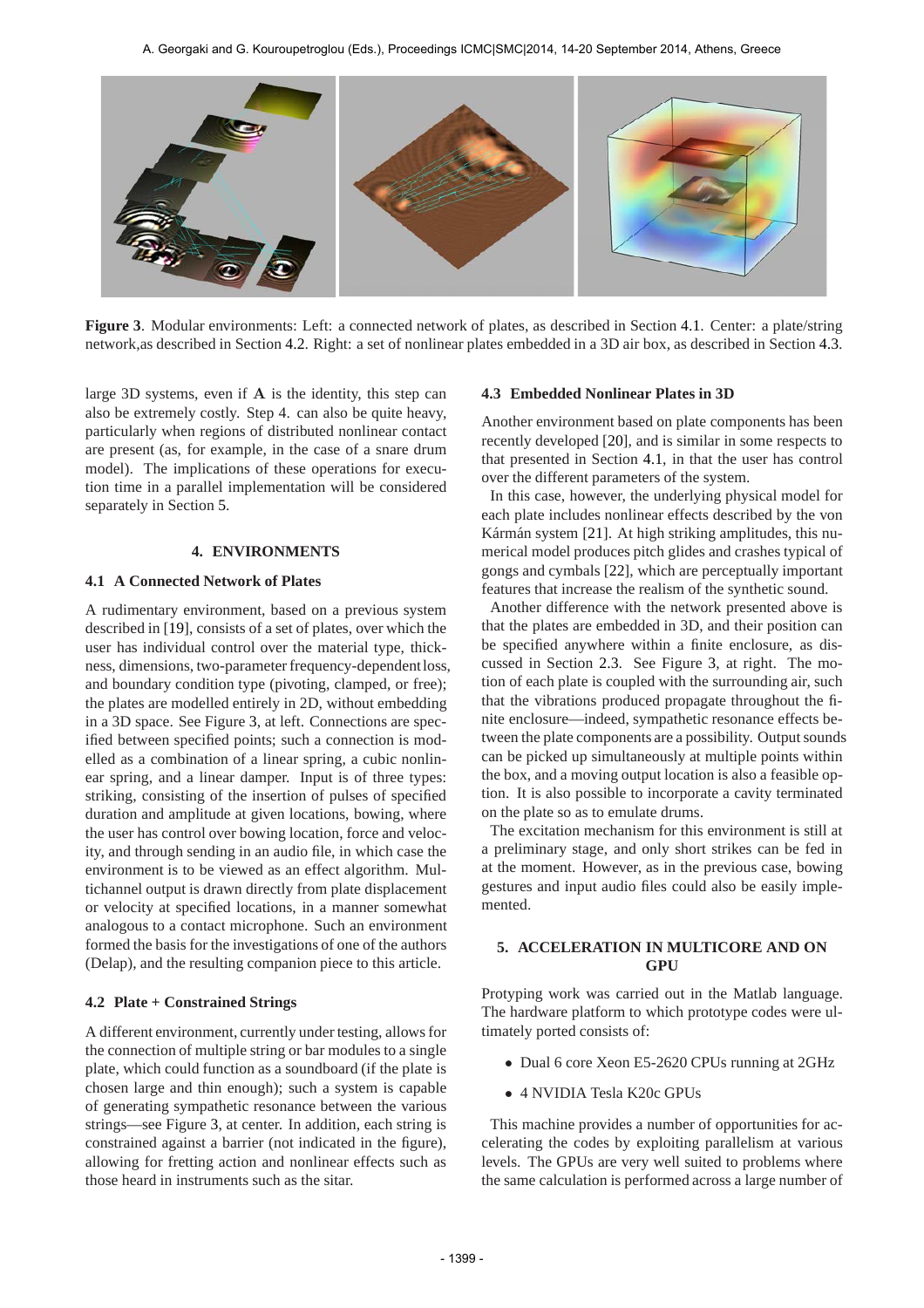Instrument File

# set 44100Hz sampling rate samplerate 44100 # define a steel plate # <name> <material> <thickness> <tension> <X> <Y> <T60@0Hz> <T60@1kHz> <bc type> plate plat1 steel 0.002 0.0 0.3 0.2 10.0 6.0 4 # define a connection from one point on the plate to another # <X1 Y1> <X2 Y2> <linear stiffness> <nonlinear stiffness> <T60> connection plat1 plat1 0.8 0.4 0.6 0.7 10000.0 10000000.0 1000000.0 # define two outputs from the plate <X Y> <pan> output plat1 0.9 0.6 -1.0 output plat1 0.3 0.7 1.0

Score File

```
highpass off # no high-pass filter
duration 1.0 # one second simulation
# define a strike
# <strt T> <component> <X Y> <Duration> <Amplitude>
strike 0.0 plat1 0.4 0.7 0.002 400000.0
# define a bowing action
# <strt T> <comp> <X Y> <dur> <F amp> <V amp> <friction> <ramp T>
bow 0.3 plat1 0.3 0.9 4.0 2.3 2.8 1.1 0.02
# define an audio input
# <file> <strt T> <component> <X Y> <gain>
audio drumming.wav 0.1 plat1 0.2 0.4 1.0
```
**Figure 4**. Instrument and score files for the modular plate environment described in Section 4.1.

data items and are therefore a good fit for running 3D components, such as the surrounding box described in Section 4.3. They are also effective for speeding up calculation for some of the 2D components (the ones that are linear, as in the environment described in Section 4.1, and reasonably large). 1D components tend not to provide enough parallelism for GPU acceleration to be worthwhile. The GPUs are programmed by using NVIDIA's CUDA toolkit [23] to implement key parts of the code.

# zcversion 0

There are also two levels of parallelism available on the CPUs. Most obviously, the machine has 12 CPU cores in total, allowing up to 12 threads of execution to run concurrently (though memory bandwidth may become a bottleneck if all of these threads are making heavy use of the shared memory). This can be exploited by using a threading library such as OpenMP [24] or Pthreads [25]. Finally, each CPU core includes a vector unit implementing Intel's SSE (Streaming SIMD Extensions) and AVX (Advanced Vector Extensions) technologies [26]. These allow a single machine instruction to perform multiple calculations simultaneously.

The linear plate network code described in Section 4.1 was accelerated by porting it to the GPUs. For a network consisting of 4 medium sized (100x100 grid points) plates, this gives a 7x speed up over a single-threaded CPU implementation; for 4 large sized (200x200 points) plates, the GPU port is 27x faster.

The plate plus constrained strings environment described in Section 4.2 proved unsuitable for GPU acceleration as the bottleneck is the handling of collisions between the strings and the constraining surface, and the string data is not large enough to make a GPU port worthwhile, even in the most extreme cases (i.e. a large number of low tension strings and a large plate). Instead, an optimised multicore port was created, running the collision code on multiple threads to take advantage of the multiple CPU cores. This gave a speed up of around 60x over the original Matlab version of the code.

The embedded nonlinear plates code described in Section 4.3 was more complex and a hybrid approach was used. The 3D surrounding air box was accelerated with the GPUs, but the 2D plates were unsuitable for GPU acceleration - the linear system solution operation required at each time step uses a preconditioner algorithm that is inherently sequential, and attempts to replace this with a parallel preconditioner were unsuccessful. However, it was possible to optimise the preconditioner on the CPU using vector instructions, and also to take advantage of multiple CPU cores by updating each plate in a separate thread. Finally, the plate updates on the CPU were overlapped with the airbox update on the GPU to reduce the runtime still further. The optimised hybrid code is around 60-80x faster than the original Matlab version of the code.

#### **6. USER INTERFACE**

As a preliminary step towards usability, a web-based user interface has been implemented. The interface allows for two main functions: submission of compositions to be run on the dedicated GPU-based hardware, and the generation of percussive gestures to be used in a composition score.

As of March 2014, there are three different modular codes available via the user interface for the composers, representing the environments as discussed in Section 4.1, 4.2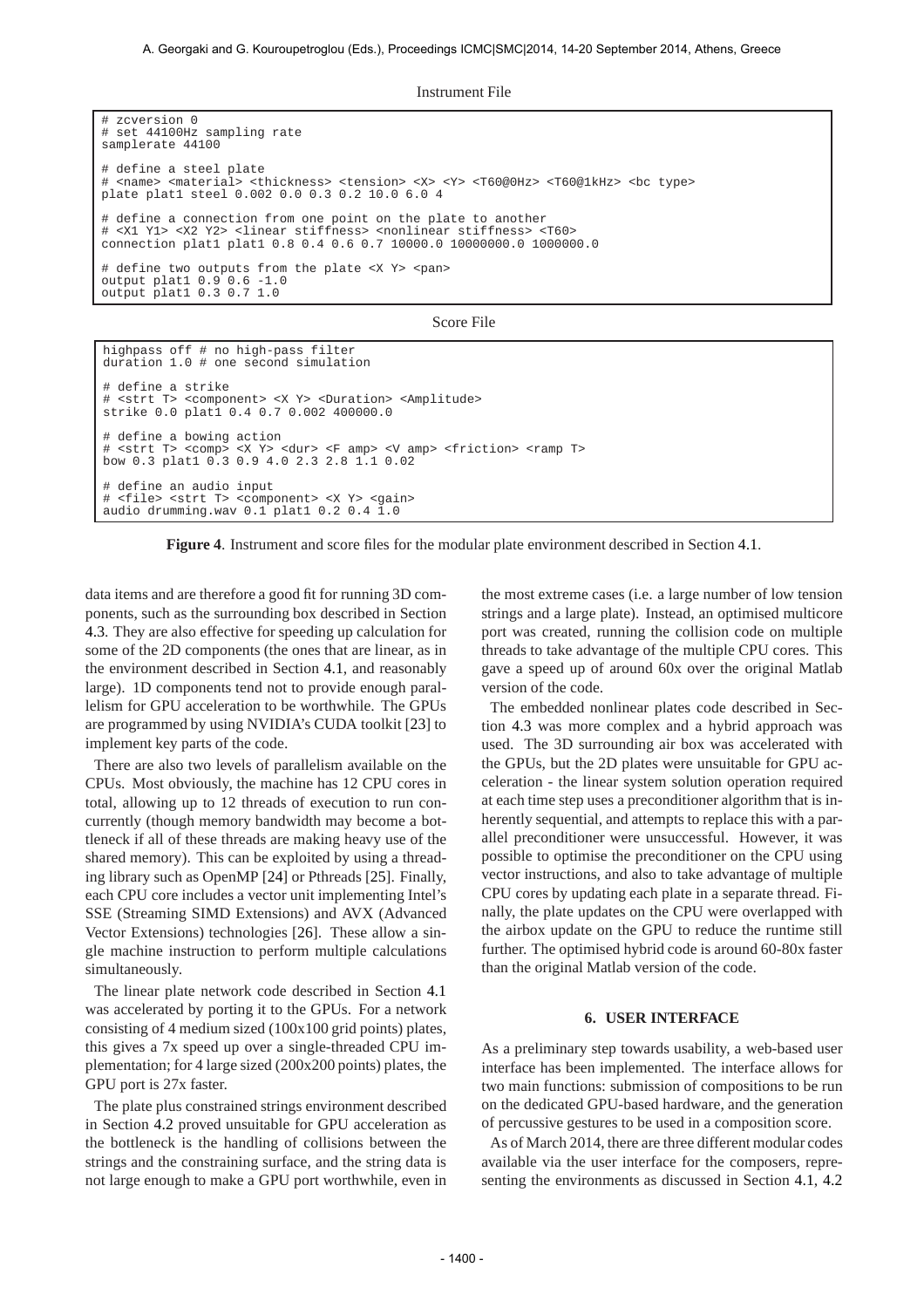and 4.3. The simulations (hybridized over the GPU and host in multicore, as discussed in the previous section) that can be run with these codes are controlled by two input files: the instrument definition file, and the score file. See Figure 4 for a simple example of an instrument/score file pair. The instrument file describes the individual properties of a series of plates, as well as connections among them, their type, and output locations. The score file describes either a series of gestures (such as strikes, bowing actions), or an input audio file, to be used as excitations for the instruments.

Given that a score could ultimately be quite lengthy, in order to quickly create a list of gestures a simple gesture generator web interface was developed. This allows the composer to quickly generate a series of strikes based on a user-defined profile, controlled by a series of breakpoint functions (see Figure 5). These can then be used in a rapidcalculation demo mode on a basic steel plate, or exported directly to form part of a score. gestural properties which can be specified are strike density (in strikes per second), amplitude, duration, and  $x$  and  $y$  location of the strikes on the plate as a function of time. A user-controlled randomizing function is also incorporated.



**Figure 5**. The user interface gesture generator for the modular plate network.

Further details on the user interface are available at: http://www.ness-music.eu/user-documentation

# **7. A COMPOSER'S PERSPECTIVE**

.

The multichannel fixed-media composition, *Ashes to Ashes*, was generated mainly through compositional exploration of the modular environments described in Section 4.1 and Section 4.3. One other modular physical modeling synthesis instrument, not described here, but currently in an intermediate stage of porting from Matlab was also employed: a multi-valve brass instrument, also availed of and fused into the fabric of the work.

The sound artist adopts multiple roles in terms of dealing with materials and gestures: instrument builder, performer, and composer. A high level of subtlety can be required in voicing instruments subsequent to design. The connected plate network is particularly suited to creating percussion instrument archetypes. However, through extreme instrument configurations, it is possible to generate sonic outputs which might be unrealizable under natural conditions as a consequence of an infeasible design, yet which maintain the authenticity of the percussion-type instruments. Atypical outcomes can also be realized by driving plate models in an "effect" mode with audio files. Investigation of such a spectrum of instruments with familiar instrument types positioned at one end, and novel sound material located at the other presented one avenue of creative inquiry.

The user interface allowed for the generation of gestures of considerable complexity. Such gestures could imply a high degree of human agency (e.g. drumrolls) or could imply gestures of non-human origins (machinery, rain). Interplay between instrument and gesture types led to the creation of three soundworlds within the composition:

- A soundworld whereby human agency is strongly implied through excitation of more-or-less familiar instrument types (gongs, cymbals, bass drums, bells) and integrating recorded speech elements which were driven through large metal plates. Wind instruments, generated through the wind instrument models, and passed through very large plates were used in this section.
- A soundworld where instrument types were less familiar and where human agency was masked or subverted. A large network of plates was excited in a mechanistic fashion, and was combined with enormous wind instruments which had been driven through metal plates. Breath sounds associated with the wind instrument models also featured heavily here.
- A soundworld dealing with unfamiliar objects, and one in which cues indicative of human performance are largely absent. In this case, sound objects were provided with dimensions which are highly unusual in the design of typical instruments, and were excited though gestures abstracted from standard modes of human performance.

A materials component is present which allowed for specification of parameters pertaining to the physical properties of specific metals—in this case, uranium. The ability to allude to the properties of a particular metal was important on a conceptual level.

# **8. CONCLUDING REMARKS**

The NESS Project is concerned with raw sound generation from physical models, and in particular the algorithmic and computational aspects of synthesis. The musical goal is, simply speaking, to explore the possibilities for synthetic sound, while making as few simplifying assumptions as possible about the systems under consideration. Even for relatively large scale systems, implementation in parallel hardware can (but does not always!) lead to great acceleration—synthesis is not real time, but not as far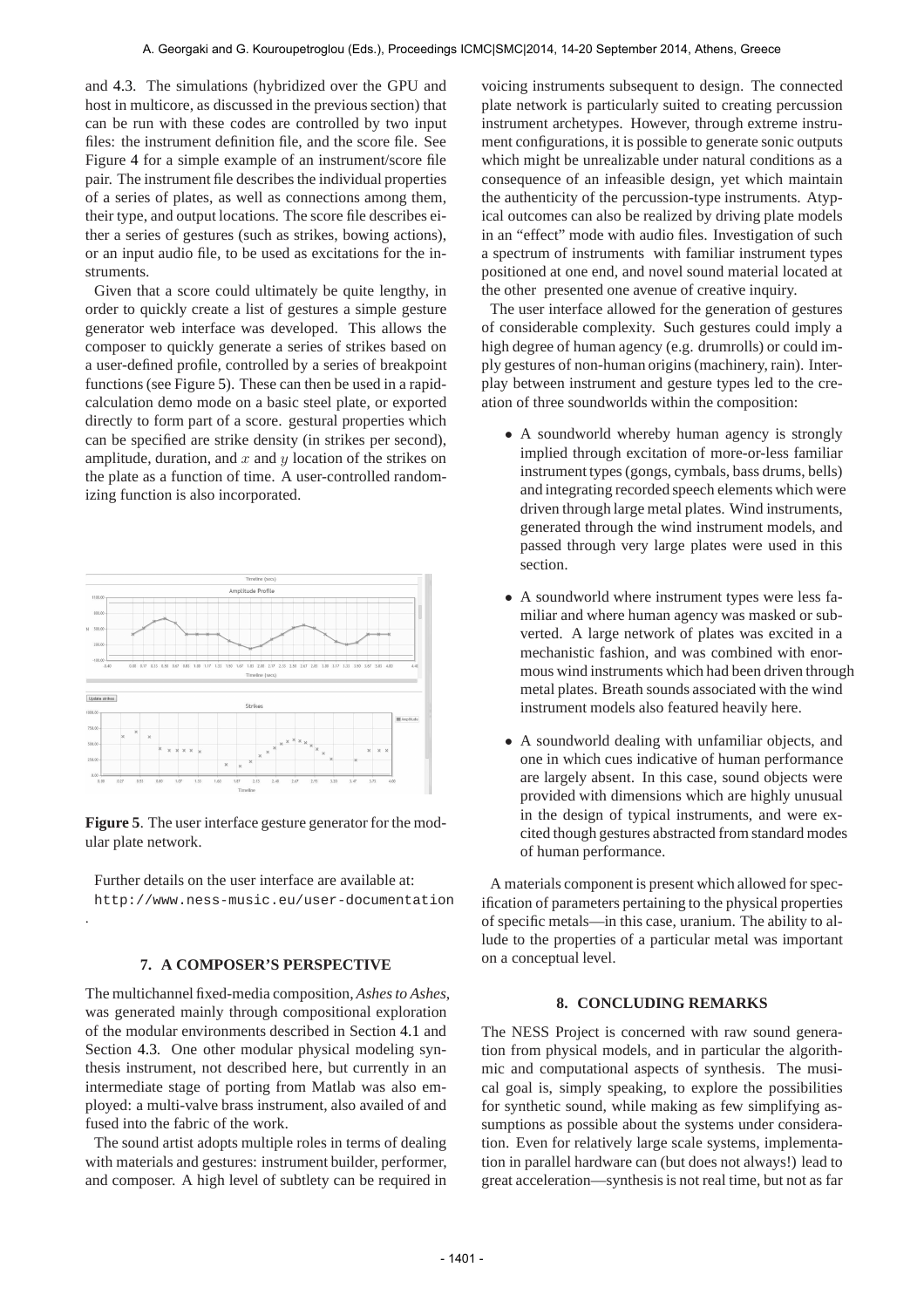

**Figure 6**. Composer at work in the makeshift 16-channel space at the University of Edinburgh.

off as one might think; though execution time depends on the complexity of the instrument, sound generation times for can often be faster than real time, even for relatively complex forms. The constraints of parallel implementation have informed many aspects of algorithm design here, and in particular the use of regular grids whenever possible. Some necessary computational operations, such as large linear system solutions and root-finding, can be difficult to parallelize using standard solution methods, and the search for parallelizable alternatives forms a major part of ongoing algorithm design work.

The larger question, and not one addressed under the current project, is that of user instrument design and control. At the level of instrument design, individual modules are characterised by a small number of parameters. When there are many such modules (as in the environment described in Section 4.1), the parameter space becomes large, and some means of exploring such a space becomes necessary. At the same time, such exploration forms part of the learning experience of the musician, who quickly deduces general constraints on the design space to the "musically useful," much in the same way as an instrument builder. While in the current non-real-time setting, a playable control interface is clearly not a concern, interesting percussive gestures can require a large number of individual events, and the simple strategy described in Section 6 allows for low-dimensional control over such gestures.

The ultimate answers to questions regarding instrument design, control and musical use, however, can only be arrived at through close work with musicians—this collaboration has been the first such exploration, and is one of a further five to be carried out over the next three years.

# **Acknowledgments**

This work was supported by the European Research Council, under grant number StG-2011-279068-NESS.

#### **9. REFERENCES**

- [1] C. Cadoz, "Synthèse sonore par simulation de mécanismes vibratoires," 1979, thèse de Docteur Ingénieur, I.N.P.G. Grenoble, France.
- [2] C. Cadoz, A. Luciani, and J.-L. Florens, "Cordisanima: A modeling and simulation system for sound and image synthesis," *Computer Music Journal*, vol. 17, no. 1, pp. 19–29, 1993.
- [3] J.-M. Adrien and X. Rodet, "Physical models of instruments, a modular approach, application to strings," in *Proceedings of the International Computer Music Conference*, Vancouver, Canada, 1985, pp. 85–89.
- [4] J.-M. Adrien, "The missing link: Modal synthesis," in *Representations of Musical Signals*, G. DePoli, A. Picialli, and C. Roads, Eds. Cambridge, Massachusetts: MIT Press, 1991, pp. 269–297.
- [5] D. Morrison and J.-M. Adrien, "Mosaic: A framework for modal synthesis," *Computer Music Journal*, vol. 17, no. 1, pp. 45–56, 1993.
- [6] J. O. Smith III, "Physical modelling using digital waveguides," *Computer Music Journal*, vol. 16, no. 4, pp. 74–91, 1992.
- [7] M. Karjalainen, "Block-compiler: Efficient simulation of acoustic and audio systems," presented at the 114th Audio Engineering Society Convention, Amsterdam, the Netherlands, May, 2003. Preprint 5756.
- [8] A. Fettweis, "Wave digital filters: Theory and practice," *Proceedings of the IEEE*, vol. 74, no. 2, pp. 270– 327, 1986.
- [9] J. Strikwerda, *Finite Difference Schemes and Partial Differential Equations*. Pacific Grove, California: Wadsworth and Brooks/Cole Advanced Books and Software, 1989.
- [10] R. Leveque, *Finite Volume Methods for Hyperbolic Problems*. Cambridge, UK: Campbridge University Press, 2002.
- [11] S. Bilbao, *Numerical Sound Synthesis: Finite Difference Schemes and Simulation in Musical Acoustics*. Chichester, UK: John Wiley and Sons, 2009.
- [12] C. Vallette, "The mechanics of vibrating strings," in *Mechanics of Musical Instruments*, A. Hirschberg, J. Kergomard, and G. Weinreich, Eds. New York, New York: Springer, 1995, pp. 116–183.
- [13] V. Välimäki, T. Tolonen, and M. Karjalainen, "Plucked-string synthesis algorithms with tension modulation nonlinearity," in *Proceedings of the IEEE International Conference on Acoustics, Speech, and Signal Processing*, vol. 2, Phoenix, Arizona, March 1999, pp. 977–980.